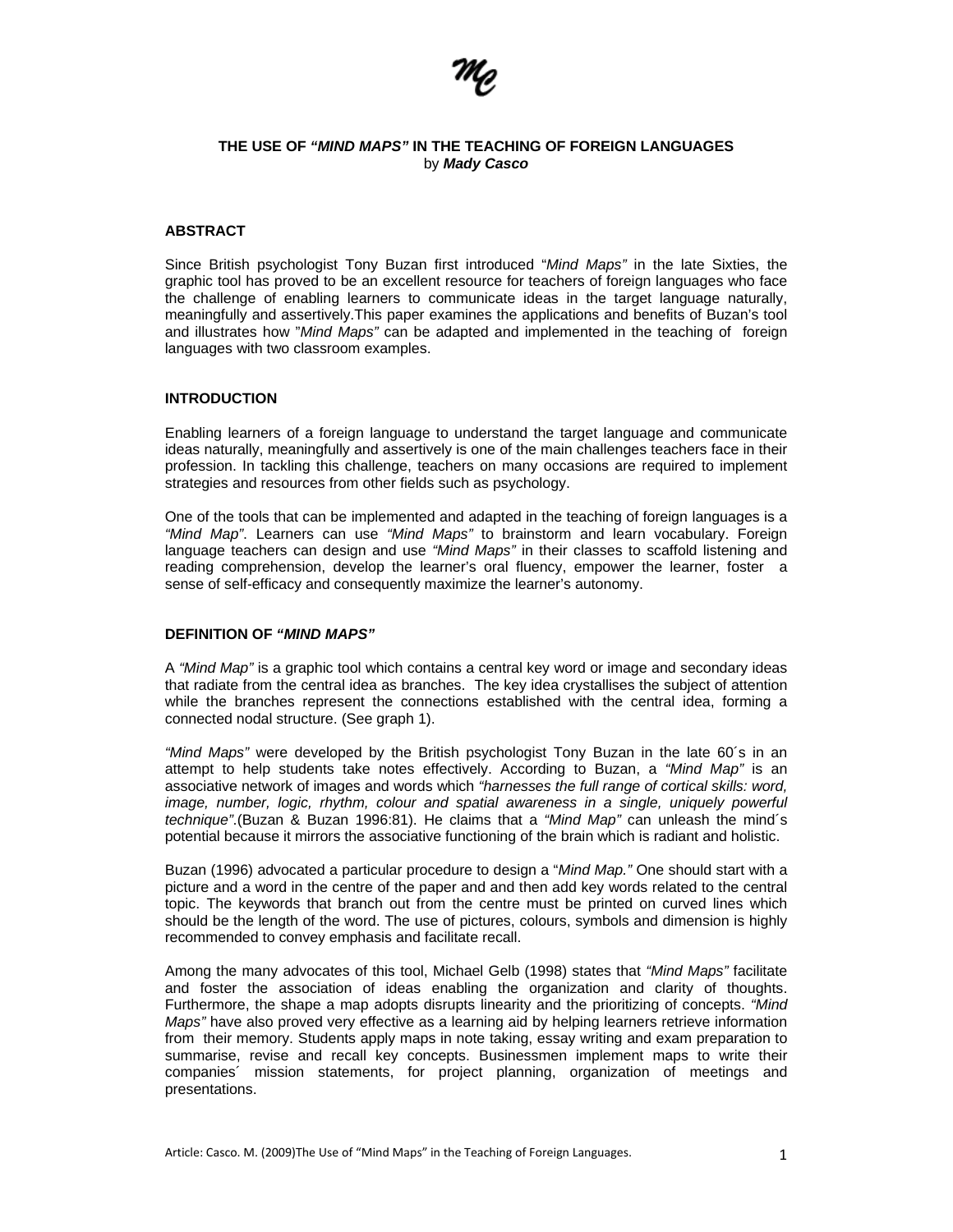

# **Graph 1:**



# *"MIND MAPS"* **IN FOREIGN LANGUAGE TEACHING**

*"Mind Maps"* were first applied to foreign language teaching in the 90´s as an aid to activate prior knowledge on a certain topic and help learners to organize and recall items of vocabulary. When used to activate prior knowledge, a teacher asks learners what they know about a certain topic and the learners brainstorm associations which the teacher writes on the board creating a a collective map. When used for vocabulary acquisition, teachers first ask learners to brainstorm items of vocabulary associated with a certain topic and then learners are asked to create their own maps instead of the more traditional approach of creating glossaries with new vocabulary.

A different approach to working with maps in foreign language teaching is when the teacher designs a map for the learner to use and expand upon rather than the learner being the one who creates the map initially. In the examples below you will see how a teacher designed and implemented *"Mind Maps"* in two different teaching contexts: teaching English as a foreign language to teenagers and adults and teaching Spanish as a second language to adults.

# **EXAMPLES:**

# **Example 1:**

Learner: Teenager/adult learning English as a foreign language in one to one lessons. **Level:** Intermediate **Content-based project:** "*The 60´s"*

# **Class 1:**

**Task 1:** The teacher plays the songs *"Sugar"*, *"Twist and Shout"* and *"Mrs Robinson"* to lead the learner to predict what the topic of the next project will be.

**Task 2:** The teacher shows the learner **Map 1** and asks the following: *"What do you know about The 60´s?"*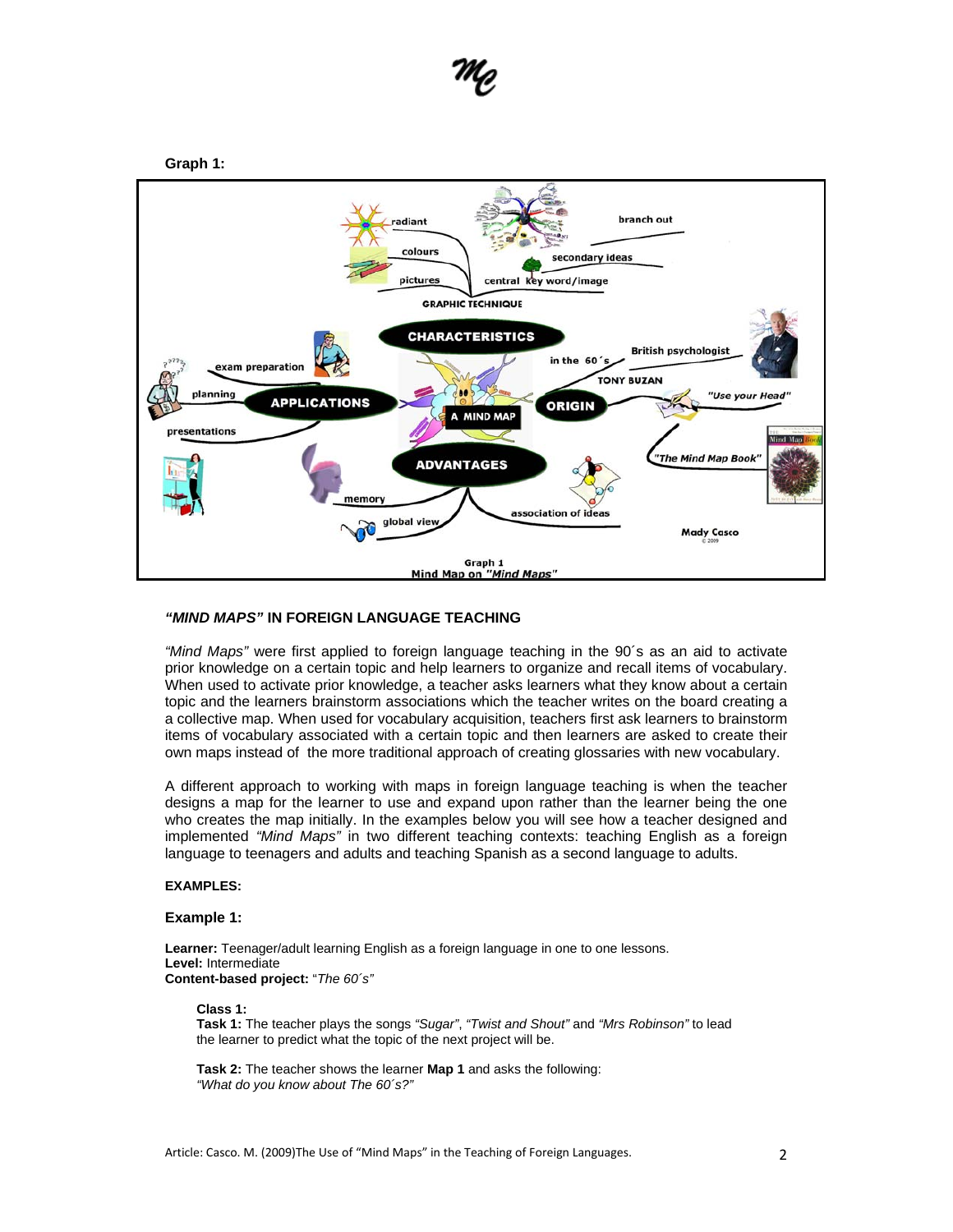



First, the teacher allows time for the learner to look at the map, establish connections and choose a keyword to start speaking. If, after an alloted time, the learner cannot say much, the teacher makes reference to the key concepts displayed on the map and asks the learner the following questions:

- 1. What was society like in The 60´s in the United States?
- 2. What do you know about technology in the 60's?<br>3. What was fashion like in The 60's?
- 3. What was fashion like in The 60's?<br>4. What TV programmes were popula
- What TV programmes were popular in the 60's in the United States?
- 5. What songs were played on the radio?
- 6. Why were The 60´s called the *"Decade of Discontent"*?

**Task 3:** The learner listens to someone reading aloud an article on *The 60´s* and adds secondary ideas to the keywords provided on the map.

#### *The 60´s*

*The 60´s were an exciting, revolutionary and turbulent time of great social and technological change. It was a time of assassinations, unforgettable fashion, new musical styles, civil rights, women's liberation, a controversial war in Vietnam, the first man on the moon, peace marches, flower power, drugs, great TV & film and sexual freedom.* 

*Some people called it the "decade of discontent". There were many demonstrations against the war and race riots in cities such as Detroit and Los Angeles. Other people called it the decade of "peace, love and harmony" because of the peace movement and the emergence of the "flower children". To some, it was acid trips and mind expansion. For teenagers, it was the decade of rock and roll from Elvis to the Beatles.* 

*The 60´s were the age of young people. Seventy million children from the post-war baby boomers became teenagers and young adults.These young people wanted change. The changes affected education, values, lifestyles, laws, and entertainment. Many of the revolutionary ideas introduced in The 60´s continue to evolve today.* 

> *Article written by Mady Casco adapted from http://www.sixties.net/sixties.htm*

**Task 4:** The learner reads the article on *The 60´s* he listened to previously in Task 3 and adds to the keywords provided on the map.

**Task 5:** The learner reads the statements below and decides if the information is TRUE, FALSE or NOT GIVEN.

- 1. According to the writer of the article, everybody was in favour of the War in Vietnam.
- 2. The writer mentions who was assassinated in the 60´s.
- 3. The writer states clearly why people protested.
- 4. The writer makes a clear reference to the use of drugs in the 60's.<br>5. After reading the article, you have a clear idea of who "flower childi
- 5. After reading the article, you have a clear idea of who "flower children" were.
- 6. According to the writer, there were many female young adults and teenagers.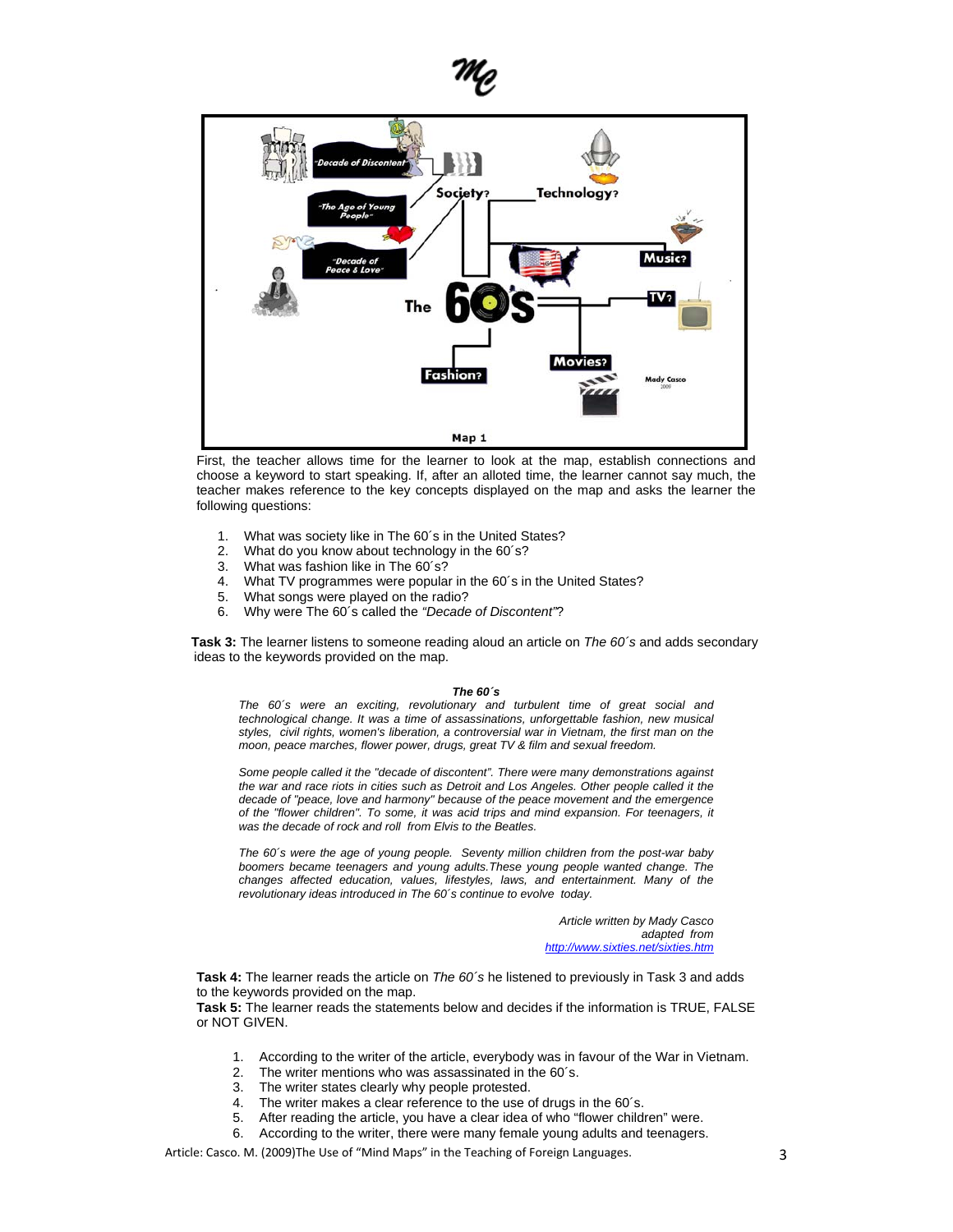

**Task 6:** The learner uses **Map 1** as a guide to explain what he has learnt about *The 60´s.*

#### **Class 2:**

**Task 1:** The learner uses **Map 1** to summarise what he remembers about the decade. **Task 2:** The learner watches two video clips on *The 60´s* containing information about music, movies and TV programmes and makes additional connections on the map.

### **Class 3:**

**Task:**The learner uses **Map 1** to prepare a speech on the decade.

### **Class 4:**

**Task:**The learner uses **Map 1** to write a paragraph on the decade.

## **Example 2:**

**Learner:** Adult learning Spanish as a second language in one to one lessons. **Level:** Pre intermediate **Content-based project:** *"Mitos Argentinos: Diego Maradona"*

#### **Class 1:**

 **Task 1:** The teacher introduces the topic of the new project: "*Mitos Argentinos".* 

**Task 2:** The teacher shows the learner **Map 2** and asks the following: *"What do you know about Diego Maradona?"* (the questions are asked in Spanish)



**Task 3:** The learner listens to someone reading aloud an article on *Diego Maradona* and adds secondary ideas to the keywords provided on the map.

#### *Mitos Argentinos: Diego Maradona*

*Diego Maradona es argentino. Nació el 30 de octubre de 1960 en Lanús en un barrio muy pobre. Lanús queda en las afueras de la Capital Federal. Sus padres eran muy humildes. En un reportaje dijo: "El mejor regalo que tuve fue la primera pelota de fútbol. Tenía tres años y dormí abrazado a ella toda la noche".* 

*Su madre se llama Dalma y su padre se llama Diego. Diego Maradona tiene 7 hermanos: 5 mujeres y 2 varones. En la actualidad, Maradona está divorciado. Su ex esposa se llama Claudia. Maradona tiene 2 hijas: Dalma y Gianina.* 

*Diego empezó a jugar al futbol en 1970. Su primer equipo fue Cebollitas. En Cebollitas jugó 136 partidos sin perder ninguno. Cuando tenía 14 años declaró a un periodista: "Mis sueños son dos: mi primer sueño es jugar en el mundial y el segundo es salir campeón."*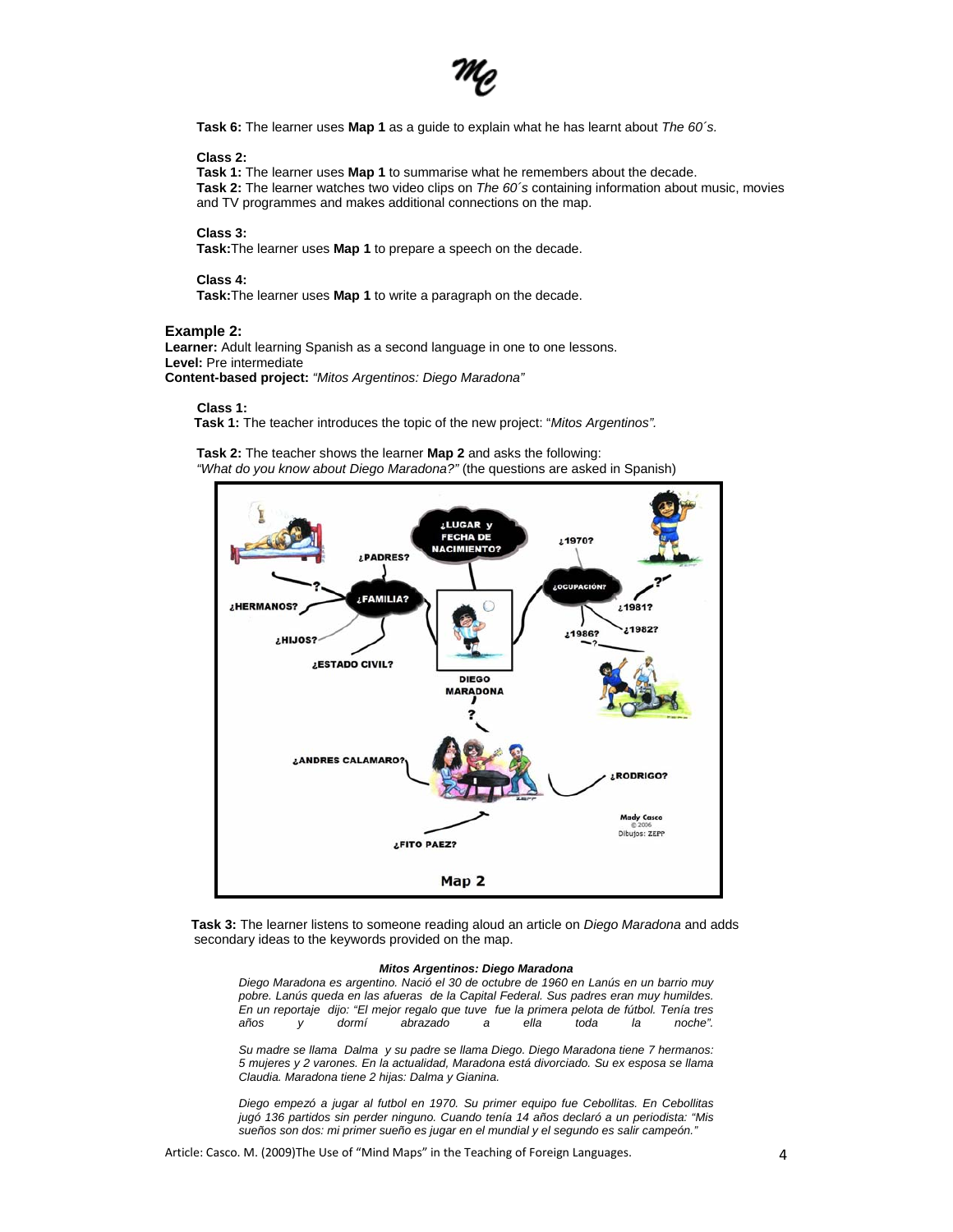

*Luego Diego jugó en Argentino Juniors. A los 17 años debutó en la selección argentina y a los 21 años debutó en Boca Juniors. Ese mismo año Boca ganó el Torneo Metropolitano y Maradona se convirtió en el goleador del campeonato. En 1982 Maradona fue a jugar al Barcelona de España y luego al Nápoles de Italia. En 1986 Maradona recibió la copa de la FIFA por el campeonato mundial. En este mundial Maradona hizo su gol más famoso. Maradona esquivó a seis jugadores antes de hacer el gol.* 

*Maradona es el argentino más famoso y es considerado el mejor jugador en la historia del fútbol argentino. Muchos artistas le dedicaron temas a Maradona. Uno de ellos es Andrés Calamaro quien escribió el tema: "Maradona". Fito Paez, un músico de Rosario, compuso "Dale Alegría a mi Corazón" y Rodrigo, un cantante cordobés quien murió en el 2001, le dedicó el tema "La Mano de Dios".* 

Text written by Mady Casco

**Task 4:** The learner reads the article on *Diego Maradona* he has listened to in Task 3 and adds to the keywords provided on the map.

**Task 5:** The learner reads the statements below and decides if the information is TRUE, FALSE or NOT GIVEN.

- 1. Diego Maradona nació en un barrio rico.
- 2. Los padres de Diego Maradona son italianos.
- 3. Diego es hijo único.
- 4. Diego tuvo su primera pelota de futbol cuando cumplió 10 años.
- 5. En la actualidad, Maradona está casado y tiene dos hijas.
- 6. Maradona empezó a jugar al futbol cuando tenía 15 años.
- 7. *Cebollitas* es el nombre de su mejor amigo.
- 8. Maradona nunca jugó en River Plate.
- 9. Andrés Calamaro es amigo de Maradona.
- 10. El cantante Rodrigo escribió la canción *"La mano de Dios"*.

**Task 6:** The learner uses the M**ap 2** as a guide to explain what he has learnt about *Diego Maradona*.

# **Class 2:**

**Task:** The learner uses **Map 2** to summarise what he remembers about *Diego Maradona*.

# **Class 3:**

**Task:**The learner uses **Map 2** to prepare a speech on *Diego Maradona*.

#### **Class 4:**

**Task:**The learner uses **Map 2** to write a paragraph on *Diego Maradona*.

# **ANALYSIS OF EXAMPLES**

# **Theoretical Background**

In the two abovementioned teaching situations, the teacher has implemented a content-based approach to teaching foreign languages. According to Richards & Rogers (2001), learners learn a foreign language more successfully when they are presented with target language material which is meaningful and contextualized and is seen as a means of acquiring information, rather than as an end in itself. A content-based lesson starts with the teacher activating the learner´s prior knowledge. As stated by David Ausubel (cited in Brown 1980: 70) prior knowledge activates meaningful learning. Meaninful learning brings about meaningful language. As Brinton, Snow & Wesche (1989) argue, what is done in the language class is geared to stimulate the learners to think through the target language.

In both cases, the roles adopted by the teacher are those of a mediator, facilitator, enabler and motivator. The teacher scaffolds knowledge and learning. The term *"Scaffolding"* was developed as a metaphor by Wood, Bruner and Ross (1976) to refer to the assistance a teacher or peer offers learners. In the process of scaffolding, the teacher helps the learners to master a task or concept which they are unable to grasp independently. The support provided by the teacher is given through the use of simplified language, teacher modelling and visuals. As is true with the scaffolding on a building, once the learners have mastered the task or concept, the teacher should slowly withdraw allowing the learners to become autonomous.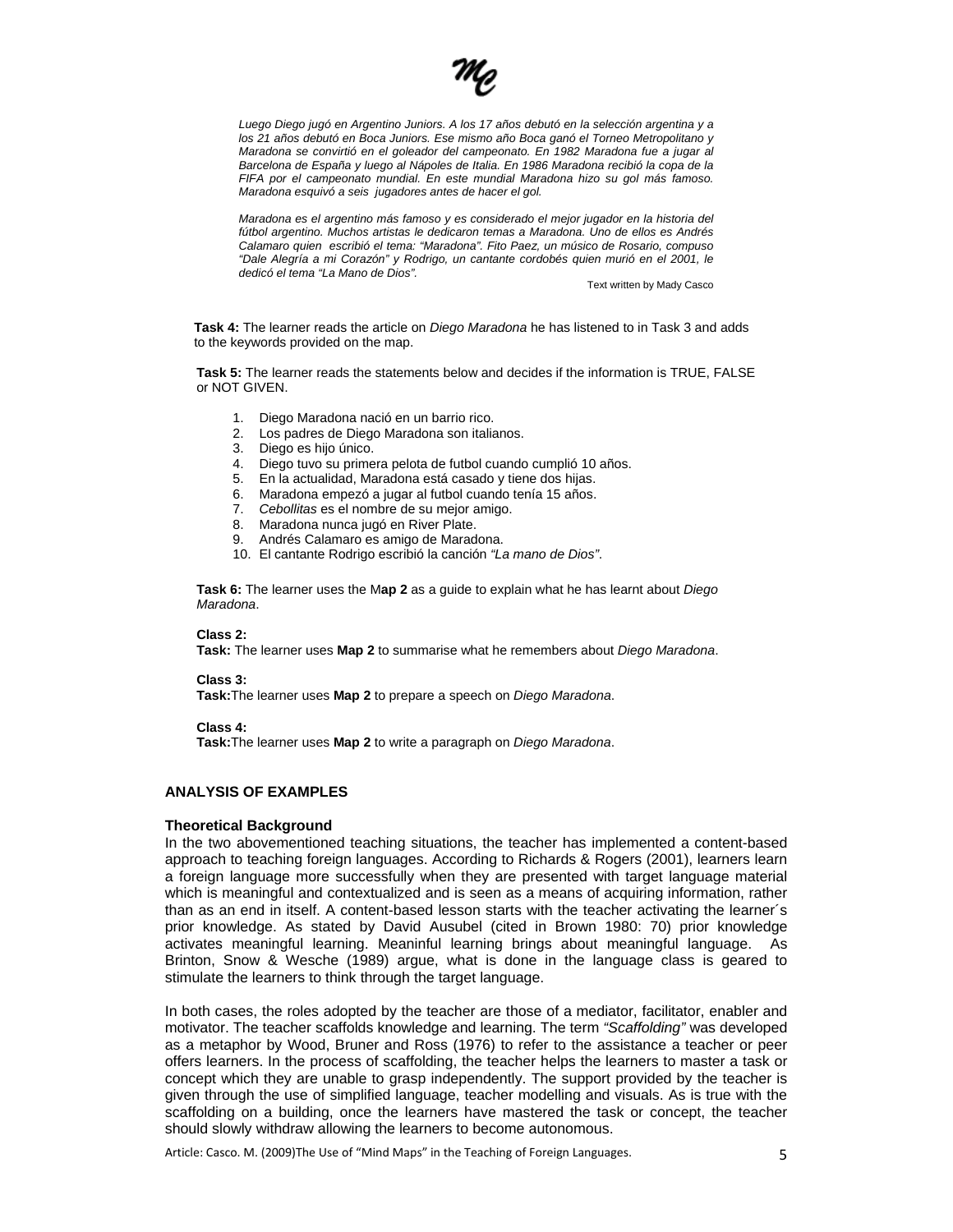

In the role of a motivator, the teacher can identify with Alan McLean´s framework of motivation. According to McLean (2003), teachers use four motivational drivers: engagement, relevant and meaningful curriculum, structure and autonomy. The teacher starts by engaging the learner by choosing a relevant and meaningful curriculum. Then, the teacher provides clarity by stating clear goals and revealing a structure which gives the learner a sense of security. Lastly, by constantly being shown their progress, the learners build a sense of self-efficacy and selfdetermination which empowers them and contributes to them developing autonomy.

# **Characteristics of the Maps used above:**

Although the maps designed and used in the classes on *The 60´s* and *Diego Maradona* share several characteristics with Buzan's maps they differ from Buzan's maps in several aspects.

As in Buzan´s maps, the maps used in the examples abovementioned have a key central image or idea and keywords that branch out from the topic. They also contain pictures to faciltate recall. However, these maps do not respect Buzan´s principle of writing on the lines. Furthermore, in the above examples the lines connecting the central idea to the secondary ideas are not necessarily curved.

Interrogation marks have been added to create a cognitive conflict and foster the formulation of questions. Another innovation lies in the fact that the maps above used have been constructed by both the teacher and the learner. The teacher provides an initial version of a map which is then expanded upon by the learner.

### **Uses for Mind Maps:**

The maps provided in the two examples have the following applications:

### **Engage the learner:**

The map acts as a playbill announcing what comes next and draws the learner's attention to the topic. Furthermore, the map provides a structure to reduce the learner's anxiety when receiving input through listening and reading and when speaking.

# **Activate prior knowledge:**

The use of images and keywords foster recollection of what the learner knows about the topic.

# **Encourage the learner to ask questions:**

The map displays clearly what a learner knows and what he does not know about the topic. Images and interrogation marks widen the information gap and incite the need in the learner to find out what he does not know.

### **Scaffold reading and listening comprehension:**

The map is a powerful tool to facilitate comprehension because if offers the learner a global view of what he is going to listen or read. Furthermore, the embedded cues contained in the map prompt the learner to form inferences that in turn act as an aid to understanding.

# **Scaffold speaking:**

The map serves as a tool for the learner to organize his thoughts and speech. The different elements of the map can be easily linked and cross-referenced allowing the learner to create a different discourse each time the learner uses the map.

# **Assess oral production:**

The same map implemented at other stages of the language course, can be used to get a new sample of the learner's production. By explaining the connections on the map, the learner will show if he has acquired new structures and lexical items. The production obtained with the aid of the map will reveal errors providing an information source for the teacher to reflect upon in her future practice.

# **Scaffold written production:**

The map originally designed by the teacher and expanded upon by the learner may become the starting point to write a paragraph or an essay on the topic explored.